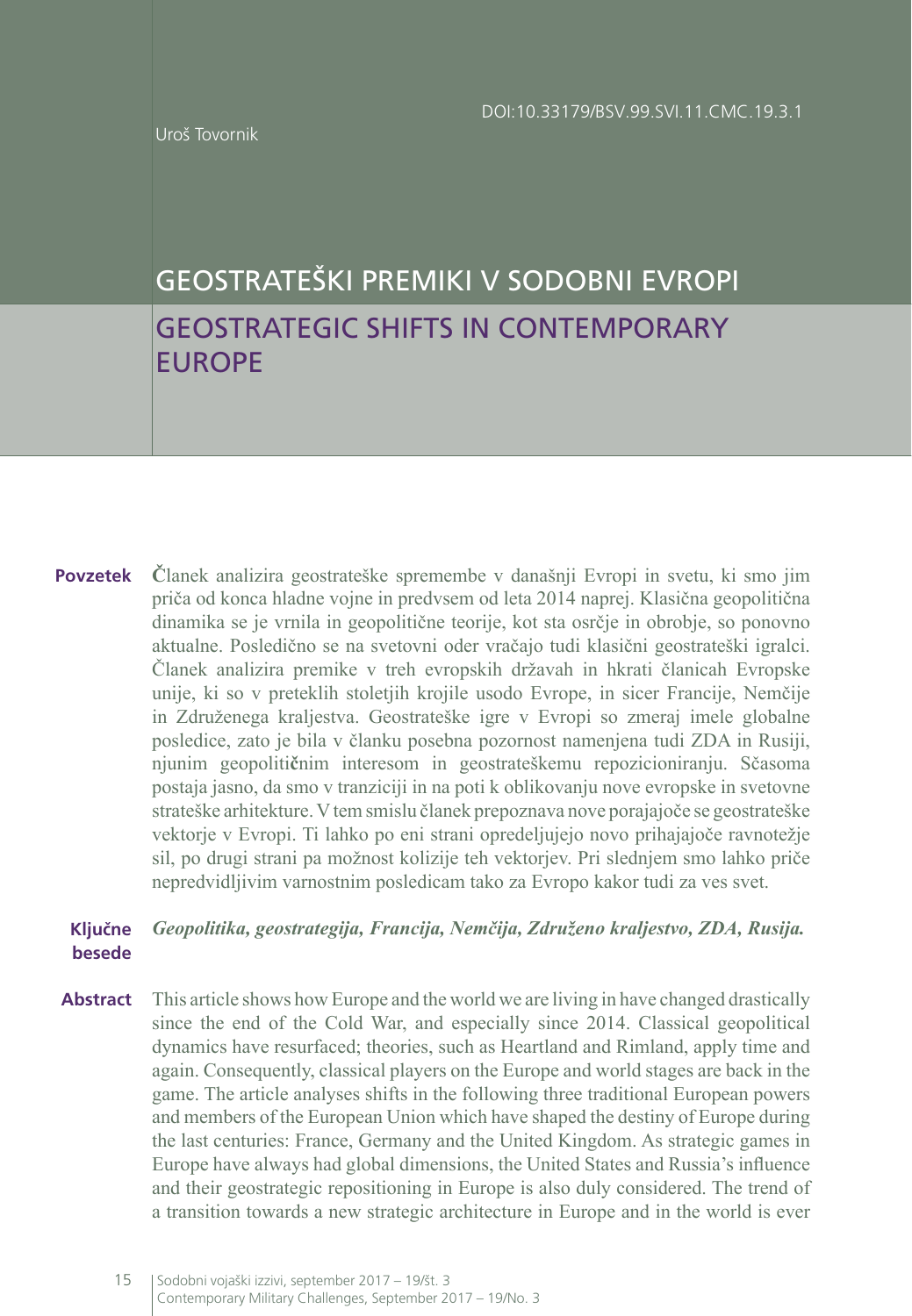more evident; the article thus also indicates the new emerging geostrategic vectors in Europe. On the one hand, they may indicate that a new balance is emerging, and on the other hand, that these vectors might collide. In case of the latter, we may face unprecedented security ramifications for Europe as well as for the entire world.

#### *Geopolitics, geostrategy, France, Germany, United Kingdom, United States, Russia.* **Key words**

Since early 2014, the overall geostrategic situation in Europe has drastically changed. The post Second World War order, which resisted and prospered well beyond the Cold War, has come to a crossroads where peace and security in Europe cannot be taken for granted any longer. The Russian annexation of Crimea in 2014, the war in Ukraine, the mass migration wave in 2015, and the decision taken by the United Kingdom (UK) in a referendum in 2016 to leave the European Union (EU), have unveiled the shaky grounds of Europe's unity and stability. **Introduction**

> Under the pressure of these events, the EU, a political and economic framework which has reflected the success of the continental geopolitical reconciliation project, has struggled to find appropriate solutions to revert a trend of renationalization in the integration process. As a consequence, EU member states today find themselves in a changed geopolitical environment constantly trying to adapt to a new strategic context. With the UK leaving, the EU will depend on the Franco-German axis. Yet, the EU is geopolitically part of the wider European continent, and its security is also potentially influenced by two global players, the United States (US) and the Russian Federation (Russia). Any change in Europe must be looked at carefully through the geostrategic lenses of these five countries and the relations between them.

> This article will analyse geostrategic changes in France, Germany, the UK, the US and Russia, and will consider several indicators and trends in strategic shifts in Europe. In developing the argument, the geopolitical theories of Harold Mackinder and of Nicholas Spykman will be taken as a foundation. We will present how the two theories are re-applied and how Europe, in particular France, Germany and the UK, have found themselves yet again part of a greater game between the US and Russia, in which the US plays by the rules of the old Truman doctrine based on containment, while Russia tries to penetrate through it. This game has shaped new vectors in Europe which indicate that new alliances are about to be formed or evolved in and around Europe, directly affecting the EU. To conclude, the article will show which emerging geostrategic vectors the author sees as potentially colliding and thus with a potential impact on Europe's security.

#### **1 THE GEOSTRATEGIC SITUATION IN EUROPE**

While we were marking the centenary of the First World War, which so profoundly changed the pace of Europe's geopolitical landscape, Europe found itself yet again at a crossroads similar to those witnessed at the beginning of the  $20<sup>th</sup>$  century. For a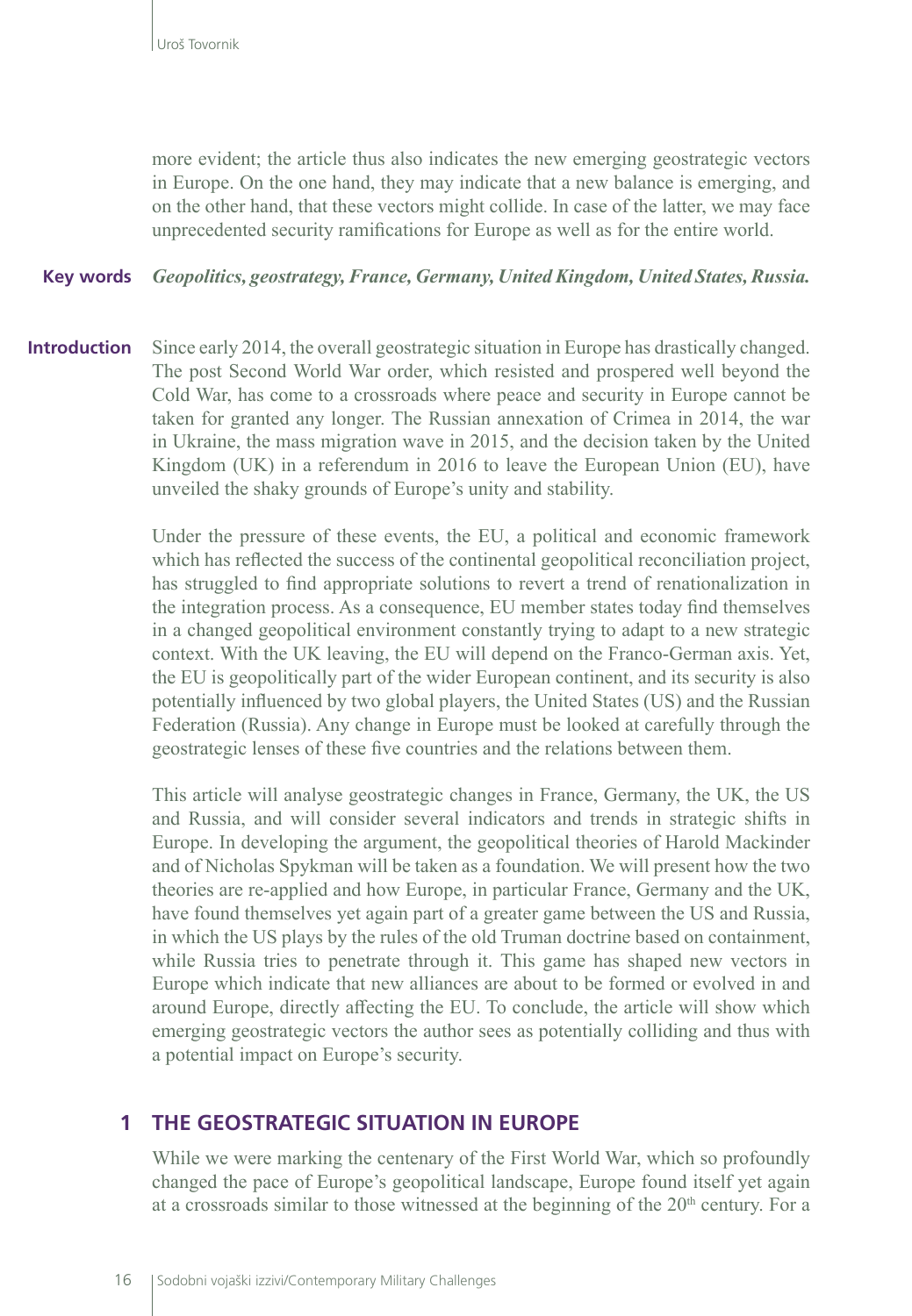short time in our post-Cold War history there was an impression in Europe that we could, with Euro-Atlantic integrations on the one hand, and a (oil and gas) business oriented Russia on the other, overcome geostrategic axioms. Hence, for the first time in the history of Europe, we could live in peace and prosperity. However, geostrategic algorithms, as so many times in history, have proved it false and utopic.

It seems that the geopolitical theories of the Heartland and Rimland, developed by Mackinder<sup>1</sup> and Spykman<sup>2</sup> in the first half of the last century, have re-emerged on the surface of Europe's geostrategic realities. A century ago Mackinder stated that "who rules Eastern Europe commands the Heartland, who rules the Heartland commands the World-Island, who rules the World-Island commands the World" (Mackinder in Kaplan, 2013, 74). A while later Spykman claimed that "the Rimland of the Eurasian land mass must be viewed as an intermediate region, situated as it is between the Heartland and the marginal seas"<sup>3</sup> and that the "Rimland functions as a vast buffer zone of conflict between sea power and land power" (Spykman, 1944, p. 41). "Who controls Rimland rules Eurasia, who rules Eurasia controls the destinies of the world" (Spykman, 1944, pp. 41 & 43).

Whereas Mackinder's work points to a struggle of Heartland-dominated land power against sea power, placing the Heartland-based land power in the better position, Spykman held that the "Rimland was the key to world power, as the maritimeoriented Rimland was central to contact with the outside world" (Kaplan, 2013, p. 96). Spykman's theory heavily influenced the US Cold War Containment strategy towards the Soviet Union, which practically controlled the whole of Mackinder's Heartland. This strategy was implemented through the Truman doctrine in 1947, which became the foundation of American foreign policy. It led, in 1949, to the setting up of [NATO](https://en.wikipedia.org/wiki/NATO) and to various security agreements in East Asia, such as those with Japan and with South Korea after the Korean War (1950-53). Based on the Containment strategy, the Marshall plan (or the European Recovery Programme) was launched to help recover the economies of the Western European nations and to stimulate them to foster economic cooperation. Even though the European Union does not derive from the Marshall Plan, the latter inspired the European integration process which started in 1951 with the establishment of the European Coal and Steel Community.

Based on that we are going to present three traditional European powers, France, Germany and the UK, whose relationships are decisive for the future of European integration. These relationships represent the fundamentals of the current order in Europe. These three countries do not exist and act in isolation, but in a complex

*<sup>1</sup> Harold Mackinder was a British geographer, known for his famous Heartland Theory, which represents a basis of modern geopolitics.*

*<sup>2</sup> Nicholas Spykman was an American political scientist who developed the Rimland theory, which is based on a positive critique of Mackinder's Heartland theory.* 

*<sup>3</sup> The European coastline, the Arabian Middle Eastern Desert land (including the Persian coastline), and the Asiatic Monsoon land (including India and the East-Asian coastline).*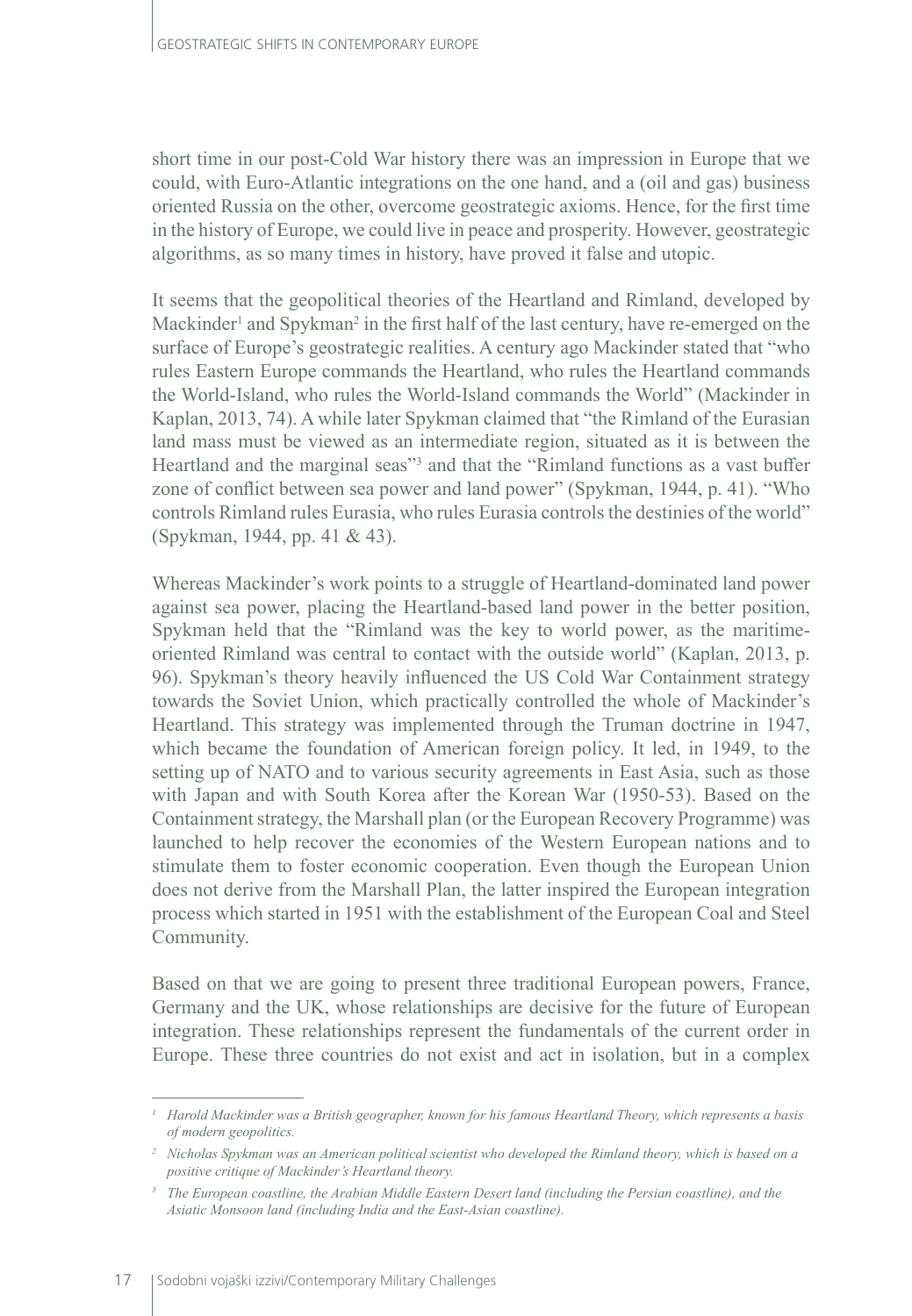strategic context influenced primarily by two additional powers upon which peace and security in Europe and the world depend: the US and Russia. Let us present them one by one.

#### **1.1 France**

France is one of the five permanent members of the United Nations (UN) Security Council and a nuclear power. Even though France has been a world power which controlled many of the world's trading routes, it was predominantly continental<sup>4</sup> and less of a maritime power. From the early  $19<sup>th</sup>$  century up to the Second World War, France had been heavily present in the Western Mediterranean, the gate to the African continent, and controlled much of Western Africa. After the end of the Second World War, though, it lost most of its colonies. In the years following the First World War the German geostrategist Karl Haushofer underlined that despite its remarkable overseas empire, "France's history shows curious changes from continental to oceanic tendencies and back again" (Haushofer in Parker, 1985, Location No. 1649), but that "France, like Germany, did not really understand the importance of the sea and that continental considerations had invariably taken over the oceanic ones". (Parker, 1985, Location No. 1649). According to Pascal Gauchon, French president Charles De Gaulle saw France's rapprochement with Germany after the Second World War as natural, as both countries were continental powers, as opposed to the UK-US axis which represented the two maritime powers (Gauchon, 2012, p. 37). For Olivier Kempf, France's predominantly continental character since the end of the Second World War is due as much to US supremacy on the world seas as to its orientation towards EU integration (Kempf in Billard, 2013). Nevertheless, France's strategic interests today are, in good part, still focused on the Mediterranean, Africa, the Pacific and the Antilles.

According to the French geopolitician Pierre Verluise, the world economic crisis in 2008 was a geopolitical turning point for France. It shifted the central strategic role France had held since the end of the Second World War in favour of Germany. This was evident in 2009, when France sacrificed the traditional strategic and military autonomy it had enjoyed since 1960, when de Gaulle withdrew from the NATO Command Structure, by rejoining the Alliance at the NATO Summit in Strasbourg and Kehl (Verluise, 2012). It was an important strategic shift; as Verluise stresses, since 2008 France had started to balance between an economically dominant Germany and the UK (Verluise, 2012). The military and strategic rapprochement could be seen in regard to nuclear capabilities, as codified in the 2010 French-UK Strategic Treaty (France-UK Treaty, 2010). It was further manifested in 2011, when France, together with the UK and with the support of the US, toppled the Libyan leader Muammar Gaddafi (Verluise, 2012). This intervention, followed by another, less noticeable one

*<sup>4</sup> Spykman saw France as a continental power (Spykman, 1944, p. 4).*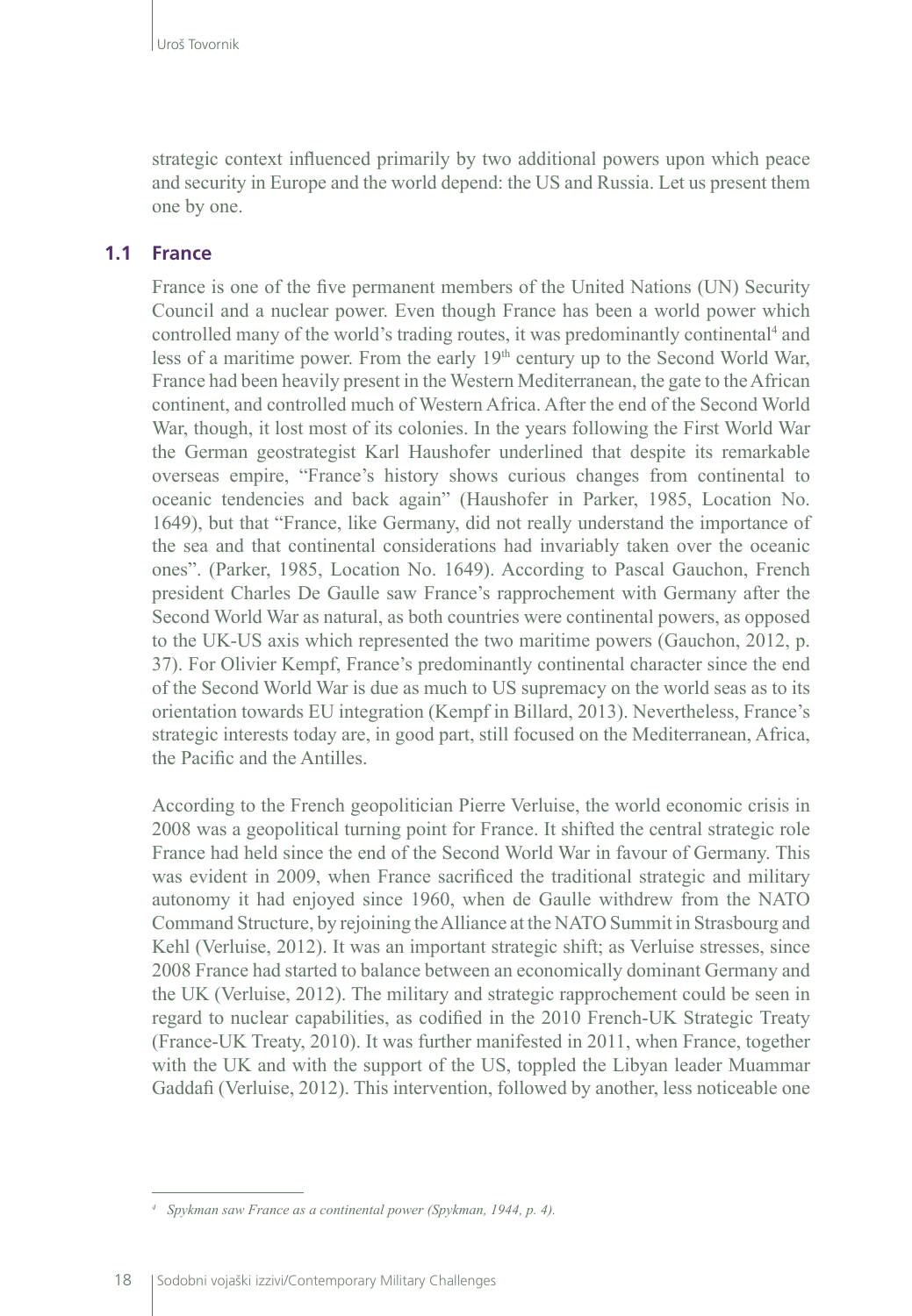in Mali in 2012<sup>5</sup> , provided the French military with the opportunity to reassert the country's position in the world and, at the same time, increase French influence in North Africa.

However, since the Crimea crisis in 2014, it seems that France has become more attentive to Russia and closer to Germany. It is interesting that after the terrorist attack on 13 November 2015 in Paris, which turned France's attention even more to the South, France did not invoke NATO's famous Article 5 of the Washington Treaty, but went to the EU for support, based on Article 42, Paragraph 7, of the Lisbon Treaty. Moreover, the French president at the time, Francois Hollande, talked to the Russian President, Vladimir Putin, on how the two countries might cooperate in the fight against terrorism, which Hollande explicitly stated at the NATO Summit in Warsaw (Le Monde, 2016).

It seems that France does not perceive a major threat to its strategic interests emanating from Russia, but rather from the South and South-East, which geographically coincide with its traditional areas of interest: Levant (Syria, Lebanon), the Western Mediterranean and North Africa. At the same time, France must be able to rely on a politically and financially strong EU as its geopolitical platform, which it influences substantially. However, to continue to do so, it must carry out structural changes in its economy, as was the case with Germany, otherwise it could face significant financial difficulties which would leave France in a slightly more junior position towards an economically stable Germany (Verluise, 2012). With the UK leaving the EU, France is being drawn even closer to a financially stable Germany, as their common strategic interest is to politically sustain the ever-weaker EU and the Eurozone.

#### **1.2 Germany**

Germany does not have a permanent seat on the UN Security Council, but has recently adopted an official position expressing its wish to acquire one in the future (White Paper on Defence, 2016, p. 63). It is predominately a continental power, traditionally oriented towards Central and Eastern Europe and partially towards Anatolia and the Middle East. According to Mackinder, "Germany occupies the central strategic position in Europe" (Mackinder, 1904, p. 436). Lying on the North European plain, its East-West openness puts it in the vulnerable strategic position of potentially being overrun from two sides. Avoiding two fronts at the same time was the permanent aim of Bismarck's<sup>6</sup> strategic thinking. To do so, it needed a strong army and a skilled diplomacy. This was well reflected in Bismarck's statement that "Prussia (and later Germany) was an armed camp in the middle of the plains and its only effective frontiers were its armies" (Parker, 1985, Location No. 1026). Today's Germany draws its strategic thinking from the times of Bismarck, from the

*<sup>5</sup> In January 2012, a [rebellion](https://en.wikipedia.org/wiki/Tuareg_rebellion_(2012)%20\%20Tuareg%20rebellion%20(2012)) against Mali's central government began, which was later taken over by islamists. Based on an official request from the Malian interim government, a [French military](https://en.wikipedia.org/wiki/French_military%20\%20French%20military) operation was launched in [Mali](https://en.wikipedia.org/wiki/Mali%20\%20Mali).*

*<sup>6</sup> Otto von Bismarck was Germany's first Chancellor, from 1871 to 1890.*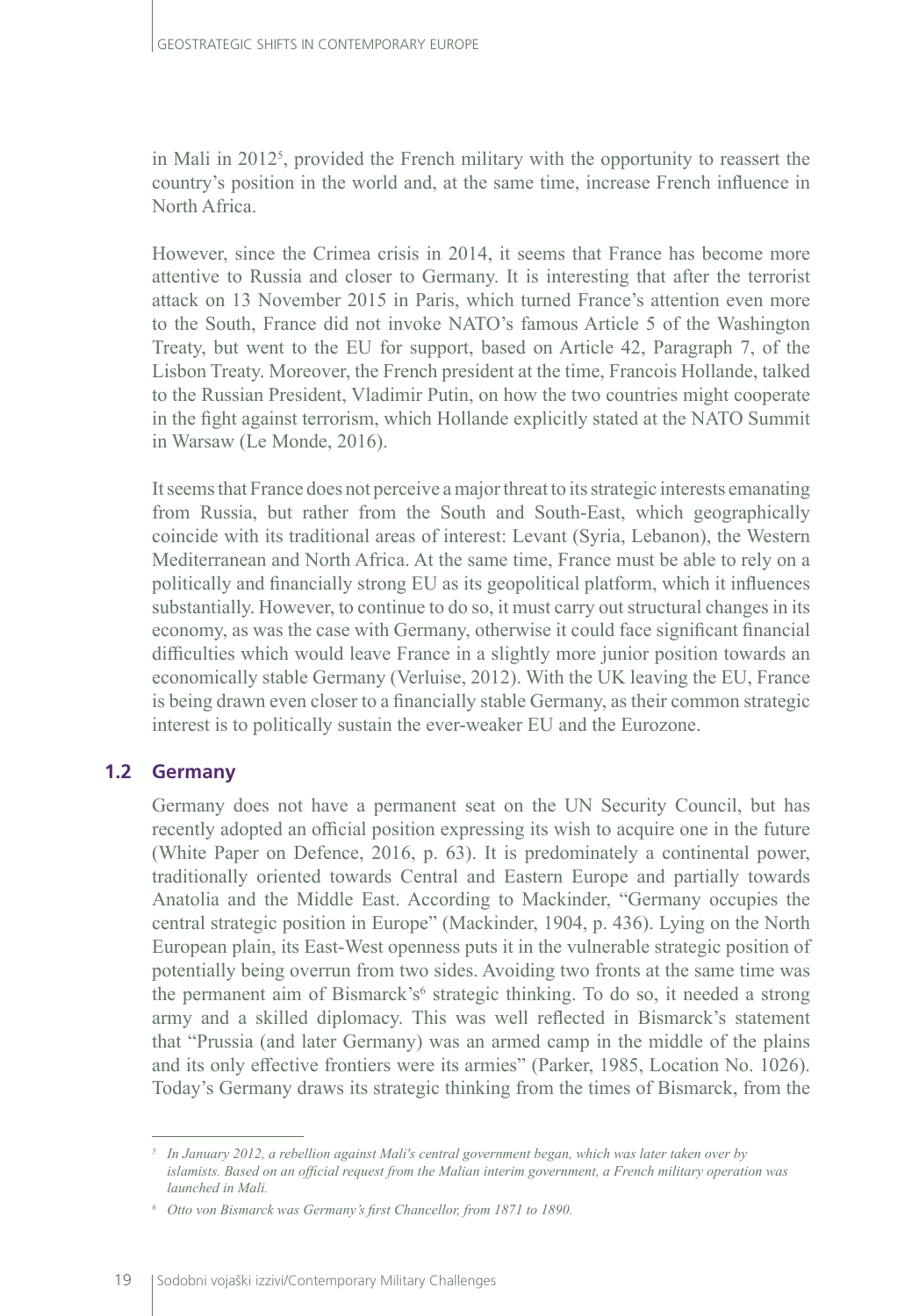Weimar Republic, and from its reestablishment as West Germany in 1949. Since its reunification with the former East Germany in 1990 and the end of the Cold War it has again become a major European power; today, according to World Bank data from 2015, it is the fifth economy in the World<sup>7</sup> and is by far the largest economy in Europe (The World Bank, 2017). As a country with few natural resources and at the same time gigantic exports due to its industrial production, it is in Germany's interest to have good political relationships with both Russia and the US while preserving its strategic axis with France and thus with the EU, especially as the EU represents its most important market. According to Friedman, "Germany's strategy is still locked in the EU paradigm. However, if the EU paradigm becomes unsupportable, then other strategies will have to be found" (Friedman, 2012, para 27). Friedman does not exclude even a possible future German alliance with Russia (Friedman, 2012, para 27).

Germany has faced various challenges in the last decade, which it did not anticipate and which were neither beneficial for the geostrategic environment it belongs to, nor for its prospects for further industrial and economic development.

The first was the intervention in Libya in 2011 in which Germany, unlike France, deliberately did not participate. That was very different from the French-German unity over the Iraqi war in 2003, when neither of the two countries participated.

The second event was the Crimea crisis and Ukraine conflict starting in 2014, when Germany's reactions were quite reserved; it displayed a rather moderate stance with regard to Russia when compared to its neighbours and Allies in the region, such as Poland, the Baltic States or Romania. Even though Germany aligned itself fully with the US with regard to the Ukraine crisis, it has always toned down those voices who advocated a stronger stance against Russia. The German White paper on Defence summed it up by emphasising that Germany will "promote in NATO a dual approach to Russia, consisting of credible deterrence and defence capability as well as a willingness to engage in dialogue and attempts at cooperative security" (White Paper on Defence, 2016, p. 69).

At the same time, Germany's Eastern neighbourhood, Poland, the Baltic States and Romania, found themselves between the two major players of continental Europe, Germany and Russia. These are the same countries which, at the time of the Second Iraqi war in 2003, lent their support to the US-led coalition in invading Iraq and which Donald Rumsfeld<sup>8</sup> called the "New Europe" (Baker, 2003, para 1). It became evident that the New Europe has become a kind of a buffer zone which separated Germany from Russia and which, at the same time, counted heavily on the support of Washington (and London) rather than on that of Berlin or Paris (Friedman, 2015). But Rumsfeld's term "New Europe" has deeper geopolitical roots emanating from the

*<sup>7</sup> Russia being the 6th, France 9th, the UK 10th. The US is ahead of Germany, being the 2nd, while China is the 1st.*

*<sup>8</sup> US Defence Secretary between 2001 and 2006.*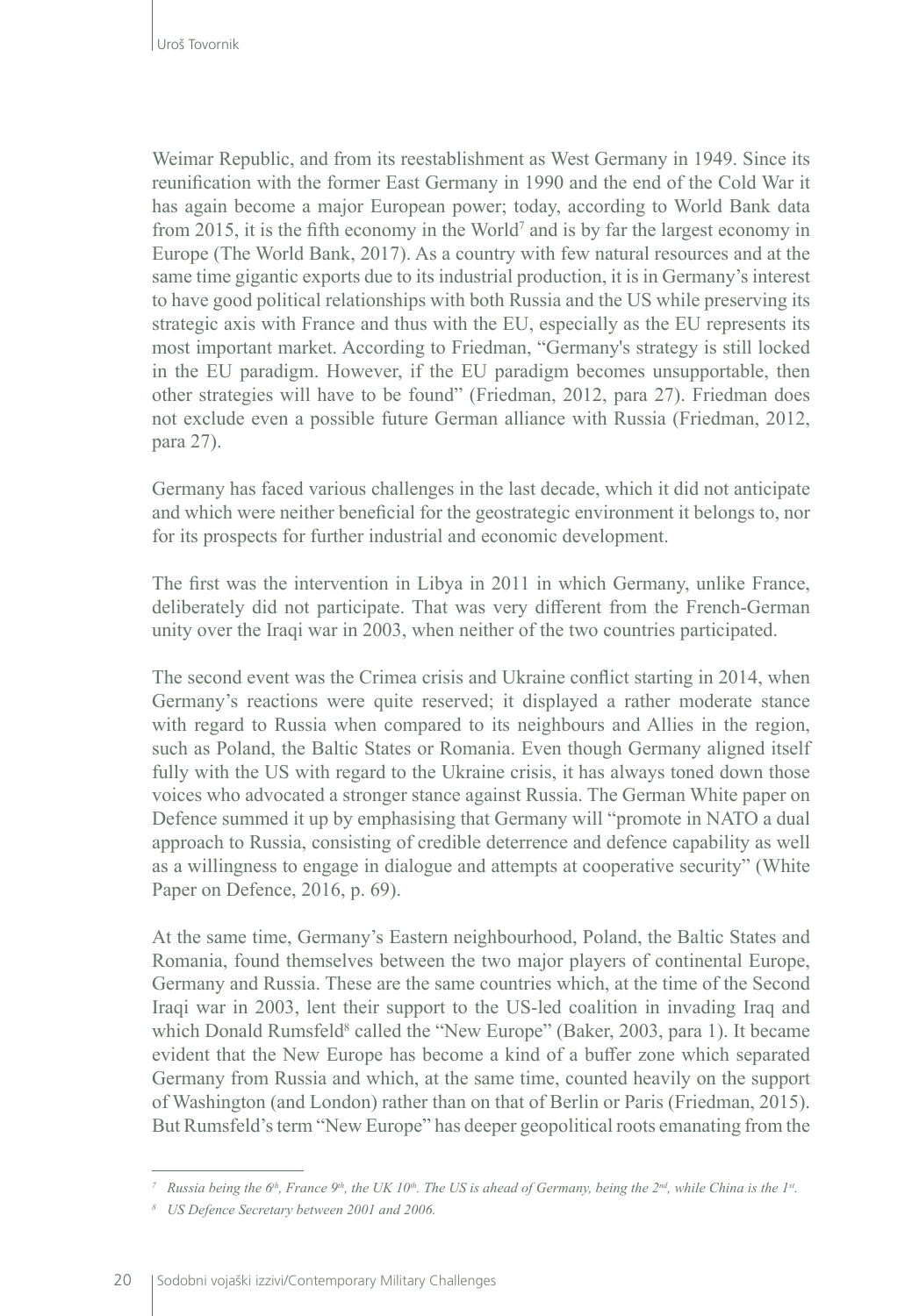Polish President Marshal Jozef Pilsudski's geostrategic concept of the Intermarium<sup>9</sup> and its geopolitical project of Prometheism<sup>10</sup>. "The geopolitical strategies of Prometheism and Intermarium were developed in Poland at the beginning of the 20th century as a counterweight to Russian political aspirations" (**Črnčec**, 2010, p. 37). During the interbellum period, and especially after the end of the Polish-Soviet War in 1921, Pilsudski's plan of Intermarium came to a halt. What remained of it was partly reflected in the Polish-Romanian alliance which lasted until the fall of Poland in 1939. It was not until the end of the Cold War that the idea re-emerged in the shape of the Višegrad Group countries $11$ . The latest initiative even encompasses the countries between the Baltic, Black and Adriatic seas, also known as the "Three Seas Initiative"<sup>12</sup>. It may have the potential to evolve into a new geostrategic reality between Germany and Russia. Taking into account the current security situation in Europe, both initiatives, the Višegrad Group and the Three Seas Initiative, fit well into traditional UK geostrategic thinking, based on Mackinder.

The next major event occurred in 2015; the massive influx of Muslim migrants to Germany prompted by the ongoing war in Syria. The security ramifications were immediately visible, beginning with the incidents in Cologne on the Eve of the 2016 New Year, and continuing with attacks across the country during the following few months. Most of those attacks were reported as religiously oriented, and the perpetrators labelled as Muslim radicals. The spillover effect of such events could, however, be far-reaching, as it could carry the seeds of change into German and European political life, leading to the radicalization of the internal political spectrum.

All these challenges have made Germany think about its future position in a geostrategic context that has suddenly become fragile. Germany's strategy still views the EU geostrategic platform, together with NATO, as its cornerstone, and that has been clearly reflected in the latest White Paper on Defence, issued in July 2016. In that paper Germany reiterated that its ''security is based on a strong and resolute North Atlantic Alliance'' and that Germany is "working towards strengthening NATO's European pillar to increase the capacity for action of NATO and the EU." (White Paper, 2016, p. 138). It is explicitly stated that "the long-term goal of German security policy is to create a European Security and Defence Union" (White Paper,

*<sup>9</sup> Intermarium was a plan pursued after [World War I](https://en.wikipedia.org/wiki/World_War_I) by Polish President [Jozef Pilsudski,](https://en.wikipedia.org/wiki/J%C3%B3zef_Pi%C5%82sudski) which would*  include the [Baltic states](https://en.wikipedia.org/wiki/Baltic_states) ([Lithuania](https://en.wikipedia.org/wiki/Lithuania), [Latvia](https://en.wikipedia.org/wiki/Latvia), [Estonia,](https://en.wikipedia.org/wiki/Estonia) [Finland](https://en.wikipedia.org/wiki/Finland)), [Ukraine](https://en.wikipedia.org/wiki/Ukraine), [Hungary](https://en.wikipedia.org/wiki/Hungary), [Romania](https://en.wikipedia.org/wiki/Romania), [Yugoslavia](https://en.wikipedia.org/wiki/Yugoslavia) and *[Czechoslovakia.](https://en.wikipedia.org/wiki/Czechoslovakia)* 

*<sup>10</sup> Prometheism was a political project of Josef Pilsudski, the aim of which was to weaken the [Soviet Union](https://en.wikipedia.org/wiki/Soviet_Union) by supporting [nationalist](https://en.wikipedia.org/wiki/Nationalism) [independence movements](https://en.wikipedia.org/wiki/Separatism) among the major [non-Russian peoples](https://en.wikipedia.org/wiki/Ethnic_groups_in_Russia) that lived within the borders of Russia and the Soviet Union.*

*<sup>11</sup> The Višegrad Group (or V4), established in 1991 in the Hungarian town of Višegrad, currently consists of four European Union member states: Poland, the Czech Republic, Slovakia and Hungary. The V4 is a political alliance within the EU with the aim of advancing military, economic and energy cooperation between these countries.*

*<sup>12</sup> Austria, Bulgaria, Croatia, the Czech Republic, Estonia, Hungary, Latvia, Lithuania, Poland, Romania, Slovakia and Slovenia agreed in Dubrovnik, Croatia in 2016 to establish the Three Seas Initiative (the countries between the Baltic, Black and Adriatic seas), which geographically also resembles Pilsudski's Intermarium project.*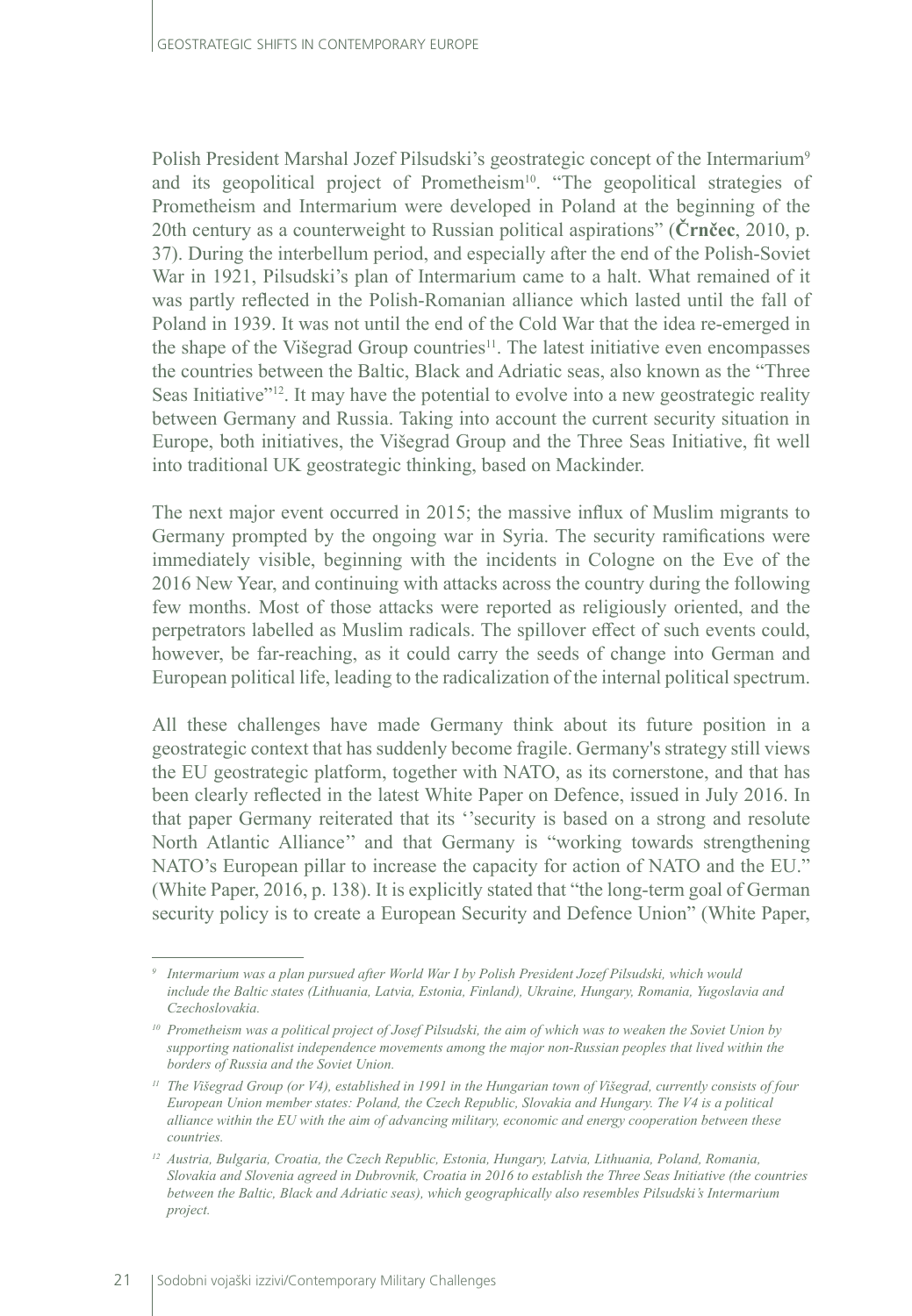2016, p. 179). Notably though, the White Paper also states that the country is ready "not only to assume responsibility in international security policy but also to play a substantial and leading role" (White Paper, 2016, p. 139). This signals a shift for Germany, which "has tread softly in global and military affairs since World War II" (Johnson, 2016, para 4). Moreover, with the UK leaving the EU, Germany may focus more on the EU to increase the visibility of the Common Security and Defence Policy to better balance its strategic interests within NATO and vis-à-vis Russia.

## **1.3 The United Kingdom**

The UK is a permanent member of the UN Security Council and a nuclear power. It is predominantly a maritime power and, as such, oriented towards the sea. Although it used to control the world's seas, traditionally it has primarily focused on the Atlantic (West) and the North Sea (North); its security, though, has always been interlinked with developments in continental Europe. The UK's security was best explained by Mackinder a century ago; according to him, its security is "dependent on the preservation of a power equilibrium between the maritime and continental states of the world island (Eurasia). If either of the two gained the ascendency, the whole continent would be dominated and the pivot area controlled by the single power. It was therefore the task of British foreign policy to prevent any integration of power on the continent of Europe and, particularly, to see that nothing would lead to an effective military alliance between Germany and Russia," (Mackinder in Spykman, 1944, pp. 36-37).

The strategic situation evolved with the First and Second World Wars. The UK was on the winning side of both Wars, but gradually lost its empire and world influence, mainly to the US. To compensate for this loss, the UK has retained special relations with the US. With European integration becoming more and more attractive, the UK decided to join the then European Economic Community in 1973, immediately followed by its strategic entourage, Ireland and Denmark. Ever since, the UK has provided a permanent transatlantic link and has represented a (strategic) bridge between the EU and the US.

The UK has, throughout its EU membership, objected to the idea of an ever-closer political union, and has never joined the Eurozone or the Schengen area, even though the Labour Prime Minister Tony Blair played with the idea. In 2009, the EU Lisbon Treaty entered into force, including for the very first time in EU history the possibility for a member state to withdraw. With the 2008 financial crisis and its severe ramifications leading to an economic recession across the EU, including in the UK (Van Reenen, 2016), the political atmosphere, especially on the right side of the political spectrum, became ever more Eurosceptic. This prompted the then Prime Minister, David Cameron, to make a political pledge in 2013 to hold a referendum on his country's EU membership (The Economist, 2016). In June 2016, a majority of voters decided to leave the EU (Brexit).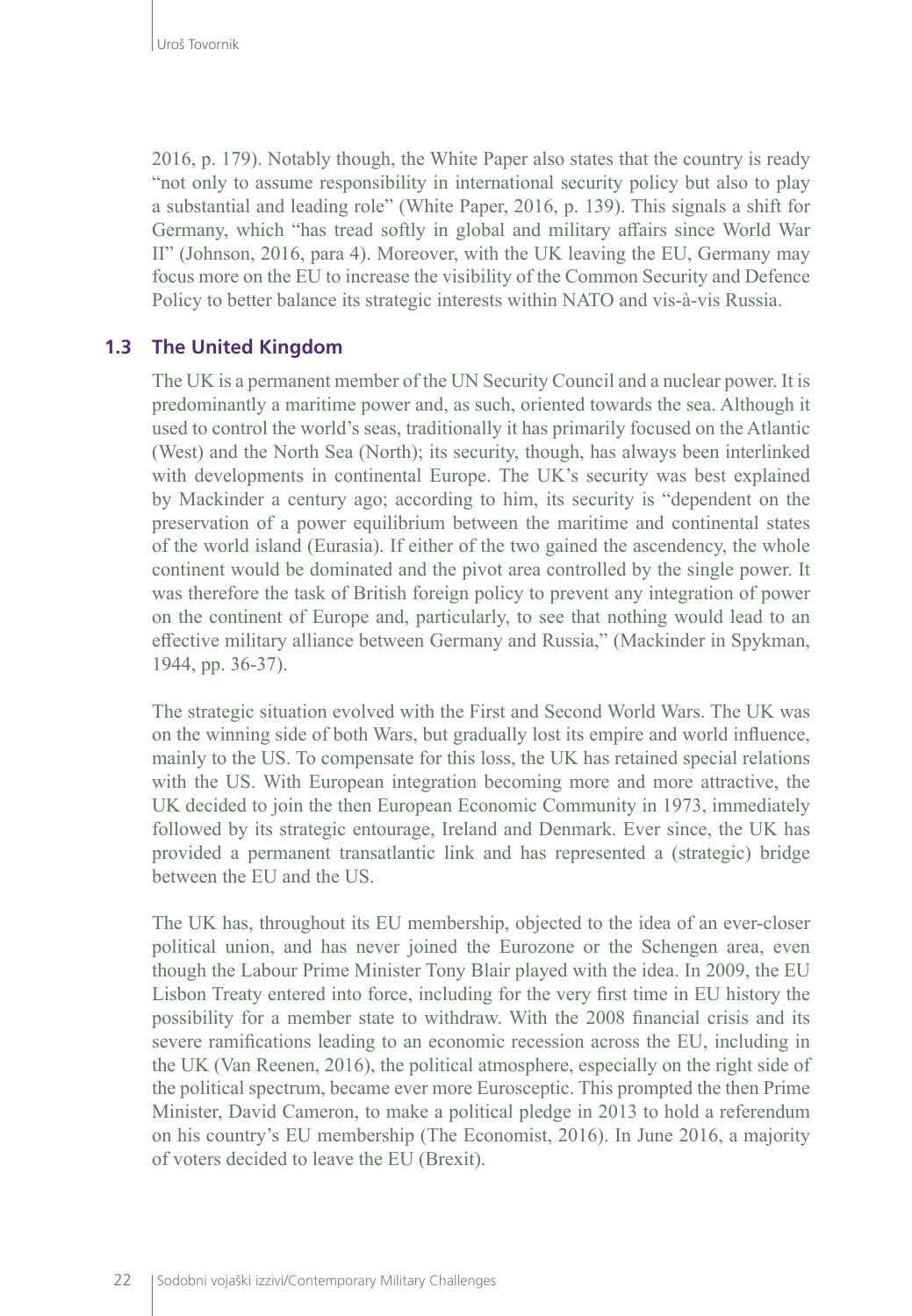It is difficult to predict the repercussions of Brexit for the EU integration project, but it certainly represents a game-changer at the strategic level. Most probably the UK will define a special relationship with the EU, as it is too big to be strategically and economically overlooked. Nevertheless, in the long run, the UK could slowly start to distance itself from continental Europe. In this respect, it could start searching for new strategic partnerships around the globe, and view the EU as an entity towards which it could apply Mackinder's old strategic paradigm, the balance of powers.

### **1.4 The United States**

The US entered the 21<sup>st</sup> century as the sole remaining superpower in the world, after the Soviet Union had collapsed ten years earlier. This was a triumphant and unique geostrategic position, which could hardly have been predicted at the beginning of the  $20<sup>th</sup>$  century. A permanent member of the UN Security Council and a nuclear power, the US expanded its political and economic influence across the globe, which was mirrored in its boosted economy and consistent economic growth throughout the '90s. Spykman characterised the US geopolitical position as being "surrounded geographically by the Eurasian land mass plus the continents of Africa and Australia" (Spykman, 1944, p. 33). Based on that, Spykman claimed that it was in the US's interest to exercise control of the two oceans which divide it from both shores of that land mass and adjacent territories (in particular, the European peninsula and East Asia-Pacific). For this reason, US is in its essence primarily a maritime power, similar to the UK.

Since the end of the Cold War four key events have steered US strategic thinking. At the turn of the century, the 2001 terrorist attacks in New York shifted US strategy towards the War on Terror and interventions in Afghanistan in 2001 and Iraq in 2003. The Arab Spring revolutions in North Africa in 2010-2012 resulted in intervention in Libya in 2011 and in the same year sparked a civil war in Syria. The appearance of the Islamic State of Iraq and Syria (ISIS) in 2014 contributed to an overall deterioration of the situation in a region strategically important for all players, including the US, due to its rich oil and gas reserves.

The global economic crisis, which began with the collapse of Lehman Brothers at the New York stock exchange in 2008, represents the second key event that has had economic as well as geopolitical consequences for the US and worldwide. The evolution of this crisis, with global ramifications, has been well captured by George Friedman: "The financial crisis became an economic malaise. The economic malaise created a social crisis. The social crisis generated a global political crisis. The class that had absorbed the existential blow of 2008 turned on the elite and their values. The elite, focused obsessively on their interests and ideology, failed to notice the revolt" (Friedman, 2016, para 11). This revolt was "manifested in the election of Donald Trump in the US, Brexit in the UK and the rise of numerous radical political parties across Europe" (Friedman, 2016, para 11).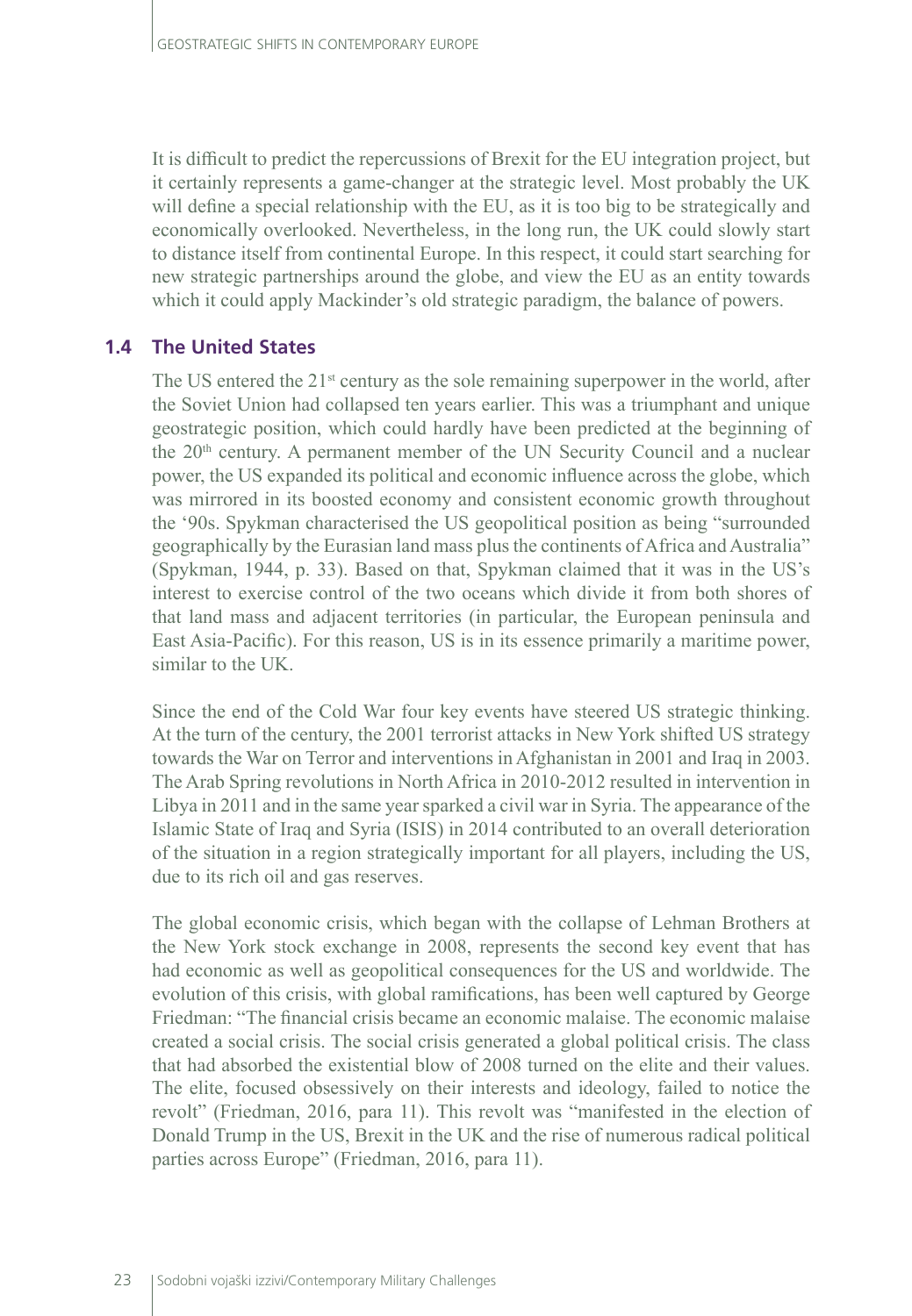In 2012, the US Strategic Guidance was issued, where the US declared it wanted to rebalance its strategic focus from Europe to East Asia and the Pacific (US Strategic Guidance, 2012, page 2). The US has deepened its military engagement and cooperation in the region, especially with Japan and South Korea. In 2014, the Crimea crisis and the war in Ukraine forced the US to acknowledge that rebalancing in East Asia and the Pacific could not be done without leaving Europe unprotected, especially in times when both shores of Spykman's Eurasian land mass had once again become unstable.

Today, the US is trying to contain Russia in Eastern Europe and limit its influence in the Middle East, while at the same time trying to contain China in the South China Sea, and to manage the unfolding security situation in the Middle East and North Africa. This was clearly recognized in the latest US National Military Strategy (Military Strategy, 2015), which also calls for an overhaul of the nuclear arsenal, in response to Russia's nuclear sabre-rattling (Davidson, 2015). And yet, Spykman's Rimland theory as a basis for Truman's doctrine is still relevant to contemporary US strategy, which aims to contain the Eurasian heartland through various alliances which the US is trying to reinvigorate, mainly by strengthening its forces in the eastern parts of NATO in Europe and by deepening military cooperation with its allies in East Asia and the Pacific. This was clearly underlined in the new US National Security Strategy of 2015, where it is stated that the US will further "advance its rebalance to Asia and the Pacific" and at the same time "strengthen its enduring alliance with Europe" (US National Security Strategy, 2015, pp. 24-25).

#### **1.5 Russia**

After the disintegration of the Soviet Union in 1991, Russia was recognized as its legal successor, and thus became a permanent member of the UN Security Council and a nuclear power. Mackinder stated that the Heartland and the pivot area of the world's island lies in Russia, and thus "in the world at large Russia occupies the central strategic position held by Germany in Europe. She can strike on all sides and be struck from all sides, save the north" (Mackinder, 1904, p. 436). Russia, therefore, represents a true land power to both Mackinder and Spykman.

In the first decade after the collapse of the Soviet Union, Russia went through a difficult political and economic period, where military and strategic issues were not given priority status. In 1999, though, three events changed the geopolitical, and consequently the geostrategic, course of Russia. The first was the NATO bombardment of Serbia (then Yugoslavia), which showed that Russia was not capable of protecting its historical ally Serbia. This was followed by the Second Chechnya War, where Russia symbolically halted the trend of fragmentation. The third event, late that year, was the appointment of Vladimir Putin, by then President Boris Yeltsin, as Acting President of the federation, which proved to be a grand strategic change in the geopolitical stance of the country.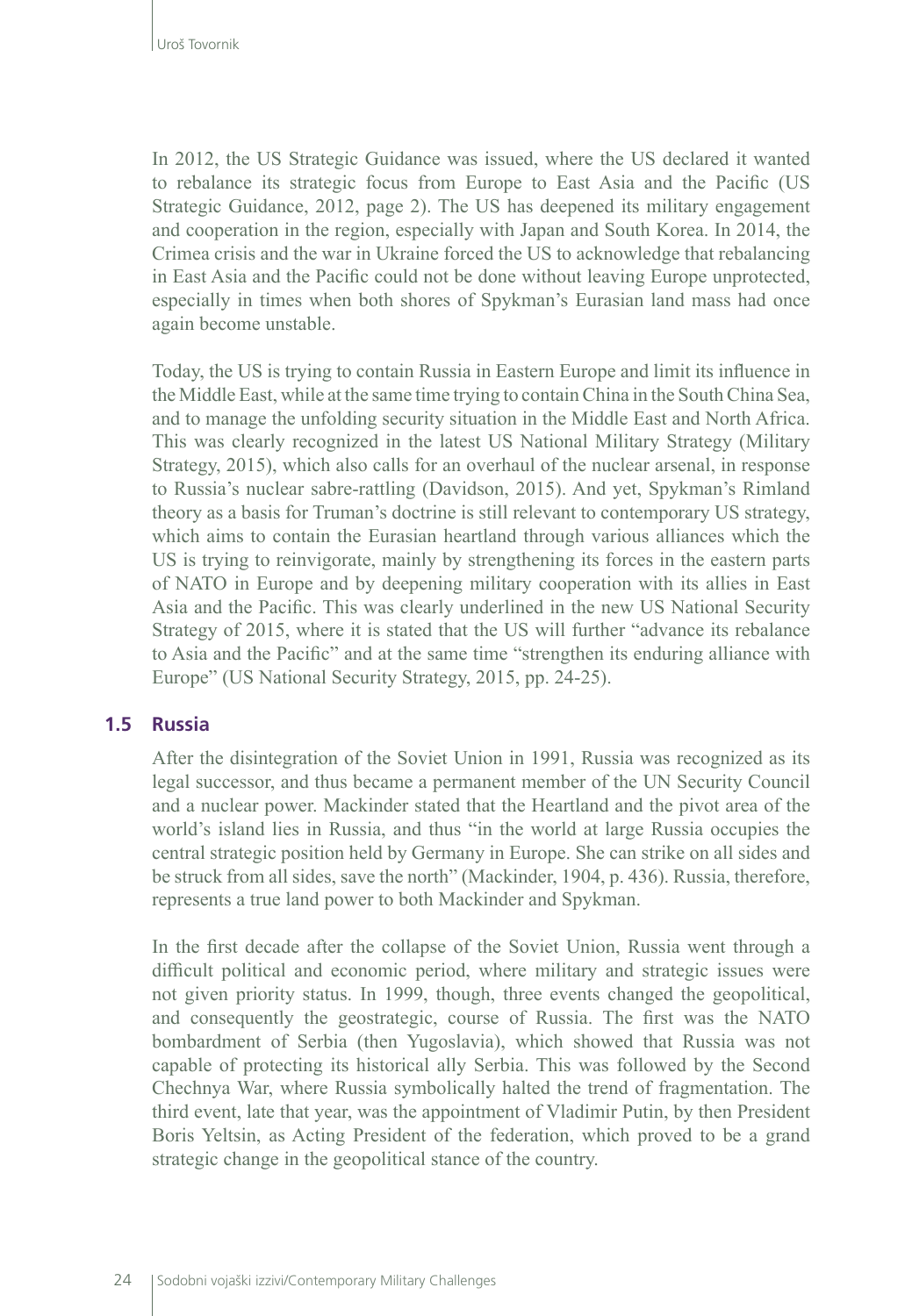The change was not apparent until the war in Georgia broke out in 2008. It became a fact with the annexation of Crimea in 2014 and the war in Ukraine. With its entry into the war in Syria in 2015, Russia showed the West its ability to actively project power not only to its near neighbours, but also to the Middle East and the Mediterranean; that is well beyond the Heartland, into Spykman's Rimland. From the Russian viewpoint, this change could be a consequence of Ukraine leaving its neutral status and moving towards the EU (and possibly NATO)<sup>13</sup> which, in a potential conflict with the West (NATO), would represent a loss of strategic depth for Russia. This strategic depth lies, according to Friedmann, west of the "line from St. Petersburg to Rostov-on-Don" (Friedman, 2016, para 4). He also states that "it should be no surprise then that Russia's national strategy is to move its frontier as far west as possible. The first tier of countries on the European Peninsula's eastern edge, the Baltics, Belarus, and Ukraine, provide depth from which Russia can protect itself, and also provide additional economic opportunities. In the south, the focus is on the Caucasus." (Friedman, 2016, para 19).

After the 2014 events in Crimea, Russia was reported to be in violation of its obligations under the Intermediate-Range Nuclear Forces (INF) Treaty of 1987 (NATO, 2014). At the same time, though, Russian officials openly declared that the Conventional Forces in Europe Treaty of 1989 was dead, and Russia "continued a large-scale comprehensive defence build-up in areas ranging from space and counter-space to submarine and ground forces as well as nuclear forces" (Blank, 2015, para 1).

At the end of 2015, Russia announced its new National Security Strategy, where a comprehensive view of how Russia sees the world around it and its strategic position is well described, and where one might notice elements of Mackinder's and Spykman's schools of thought. In this document, Russia perceives itself as a main unifier of Eurasia. In this respect, it sees "the formation of the Eurasian Economic Union as a new stage of integration in the Eurasian space" (Russian Security Strategy, para 91). The idea of Russia being an Eurasian power comes from "the most stable geopolitical school in Russia, the Eurasian school, founded by brothers George and Evgeny Trubetskoi at the beginning of the  $20<sup>th</sup>$  century. Its basic idea is that Russia is neither Europe nor Asia, but Eurasia. The contemporary leader of this school is Aleksandr Dugin" (**Črnčec**, 2010, p. 37), an influential scholar, whose ideas are respected by the current Russian president, Vladimir Putin.

According to the new Security Strategy, new threats to Russian national security emanate through "the policy of containing Russia" (Russian Security Strategy, para 12) by the US and its allies. In this context "further expansion of NATO, and the location of its military infrastructure closer to Russian borders are creating a threat to its national security" (Russian Security Strategy, para 15). Therefore, one of the

*<sup>13</sup> Russia expressed its reservations in 2004, when former Warsaw pact countries entered NATO, and especially the Baltic States, which were, till 1991, part of the Soviet Union.*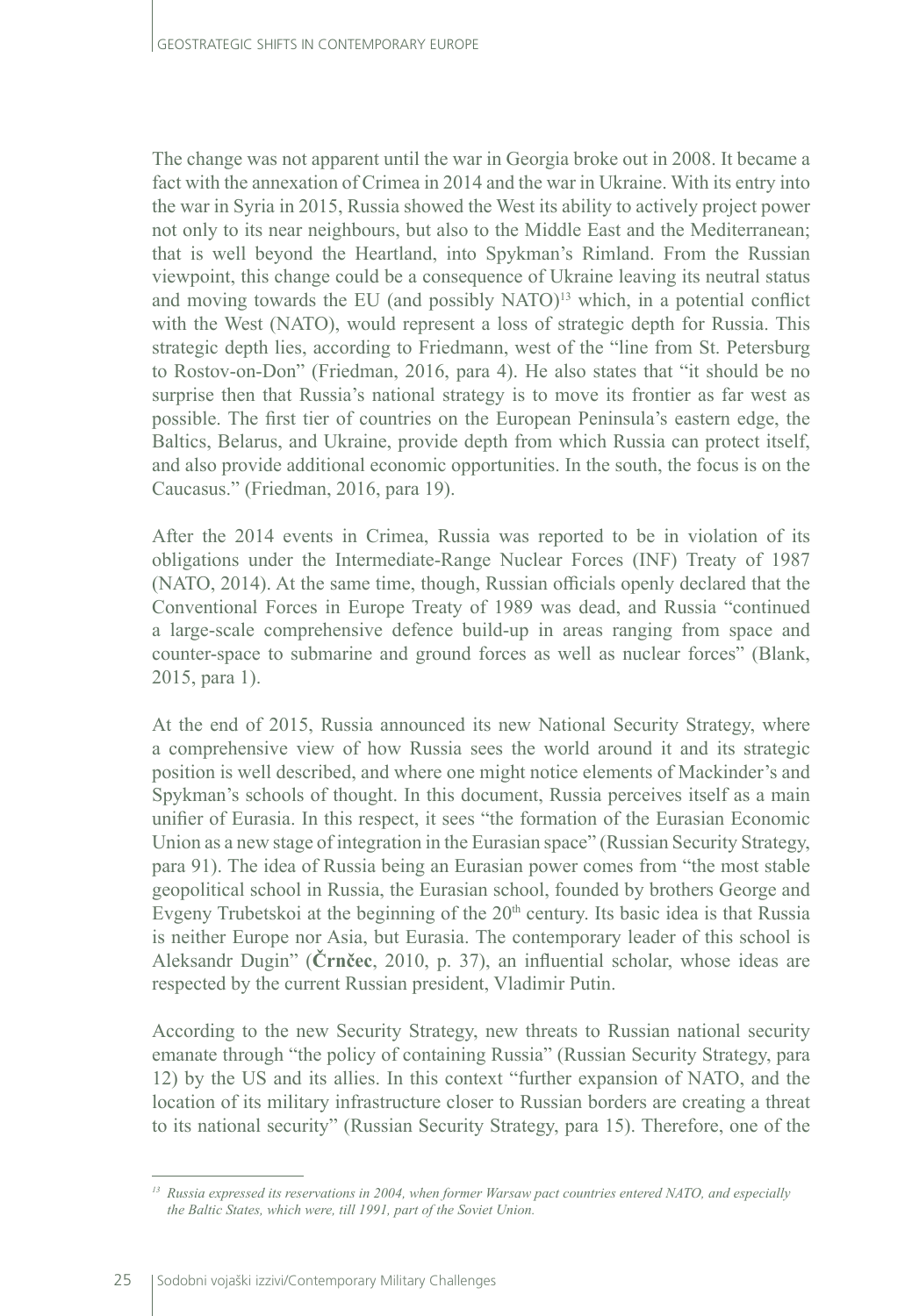key long-term strategic goals is "consolidating Russia's status as a leading world power" (Russian Security Strategy, para 30) through a "process of shaping a new polycentric model of the world order" (Russian Security Strategy, para 13) coupled with an "all-embracing partnership and strategic cooperation with China" (Russian Security Strategy, para 93). With regard to Europe and the EU, Russia will seek to "consolidate a mutually beneficial cooperation and the formation in the Euro-Atlantic region of an open system of collective security" (Russian Security Strategy, para 13).

Another crucial moment which changed the strategic situation in favour of Russia was the failed attempted military coup in July 2016 in Turkey. Turkish President Erdoğan publicly accused the US government of backing the coup attempt, and started to strategically approach Russia. A first step in this rapprochement had already been made in 2013, when Erdoğan, frustrated with the slow-moving and demanding EU accession process, appealed to Putin to allow Turkey into the Shanghai Cooperation Organization (Erdemir & Zilberman, 2016). This process turned Russia into a major player in the strategically important Black Sea region, and helped it spread its geopolitical influence into the heart of the Middle-East and thus Spykman's Rimland.

### **2 STRATEGIC SHIFTS IN EUROPE**

It seemed that, up to the world financial crisis in 2008, the EU and the whole European continent, including its Eastern and Southern neighbourhoods, were stable regions. Yet, with the Greek debt crisis and NATO's Bucharest Summit, Europe's Pandora's box had opened again, as it has done so many times throughout history. The former sparked the lack of trust in European institutions, while the latter is linked to NATO's decision that ''Georgia and Ukraine will become members of NATO'' (NATO Summit Declaration, 2008, para 23), which could be interpreted as a possible ''causus beli'' for the War in Georgia in 2008, by which Russia indicated its opposition to any further enlargement of NATO.

Developments in Ukraine since 2014 could be seen as a Russian geostrategic reaction, a push-back against the EU and NATO, enabled by the EU's internal weakness, including the divergent views on Russia among the EU Member States, but also among the European Allies of NATO. The reasons lay partly in the new geopolitical economy or geo-economics, based on Russian oil and gas pipeline projects, and partly in the re-emergence of classical geopolitics, based on the Heartland and Rimland theories, which had been frozen since the end of the Cold War.

Germany clearly sees itself as a new great power, officially expressed in the new White Book on defence. Relations with Russia have been always high on its agenda. The Nord-Stream gas pipeline under the Baltic Sea, which connected the two countries, directly increased their mutual economic interdependence and tied the bonds between the two. Germany's relations with France have been strategically important since the end of the Second World War, so great attention has been given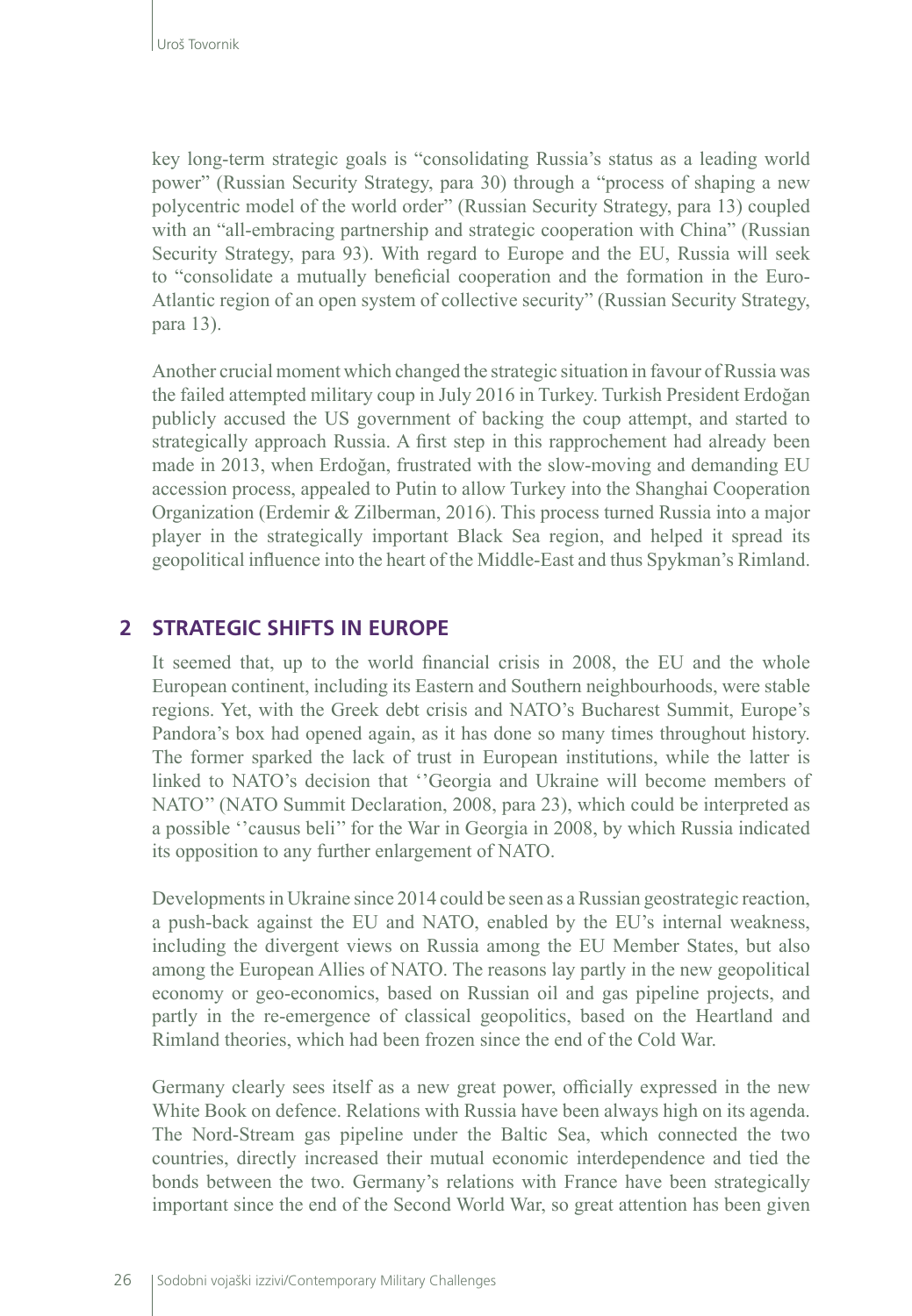to the EU, a mutual platform for stability, trust and economic cooperation for both countries. At the beginning of the crisis in Ukraine, the similar positions of Germany and France towards Russia could be seen.

France is traditionally focused on the Mediterranean and North Africa, as the War in Libya in 2011 and the intervention of French forces in Mali have clearly shown. It is also a core EU Member State and, for the time being, its bond with Germany is strong. It seems that France's main preoccupation is preserving its internal security against the radicalization of its Muslim population, and it does not perceive a major threat coming from Russia. However, it also seems that France's position could shift towards closer ties with London, if Germany becomes too strong within the EU.

For the UK, Eastern Europe is a crucial territory which should serve as a buffer zone to prevent strong Russian links with Germany, and here Pilsudski's Intermarium comes into contemporary geostrategic play. Only an economically and militarily strong Central Europe, based on the Višegrad countries (mainly Poland) plus Romania could physically and geostrategically cut direct links between Moscow and Berlin. But these countries cannot act alone, without a strong strategic back-up from the US and the UK. As to the UK's strategic alliance with the US, it is longestablished, as both are traditionally maritime powers. Another factor that might influence the UK is its future strategic stance outside the EU. Based on Mackinder, it is possible that the UK might endorse its traditional geostrategic principle, the balance of powers.

A common goal for all five countries is to fight Islamic terrorism. A stronghold of Islamists is currently ISIS. However, due to strategic moves by the big players, ISIS has gained enough manoeuvring space to start influencing the strategic game itself. The clearest example was the migrant crisis and ability of jihadi fighters to infiltrate the migrants and, together with domestic European jihadi cells, carry out several attacks in 2015 and 2016 (France, Belgium and Germany). These attacks have contributed to a growing radicalization of Europe's political spectrum, which might, in the long run, threaten the current predominant centrist political powers in Europe. All this, coupled with Europe's dependence on Turkey's willingness to stop the migrants in 2015, showed that the EU is clearly having difficulties handling problems of such magnitude. It has become evident that various countries (such as Turkey or Russia) can politically intimidate the EU and thus France and Germany. The feeling of a politically as well as economically fragile union was successfully used during the Brexit referendum campaign in June 2016. With the UK decision to leave the EU comes a fear that the UK, as a future non-EU member state, might find itself in a similar position to two important EU neighbours, Russia and Turkey, when it comes to its power to influence EU decision-making. It cannot be excluded that, in the future, the UK could find itself on a different strategic footing with regard to key political and security questions in Europe.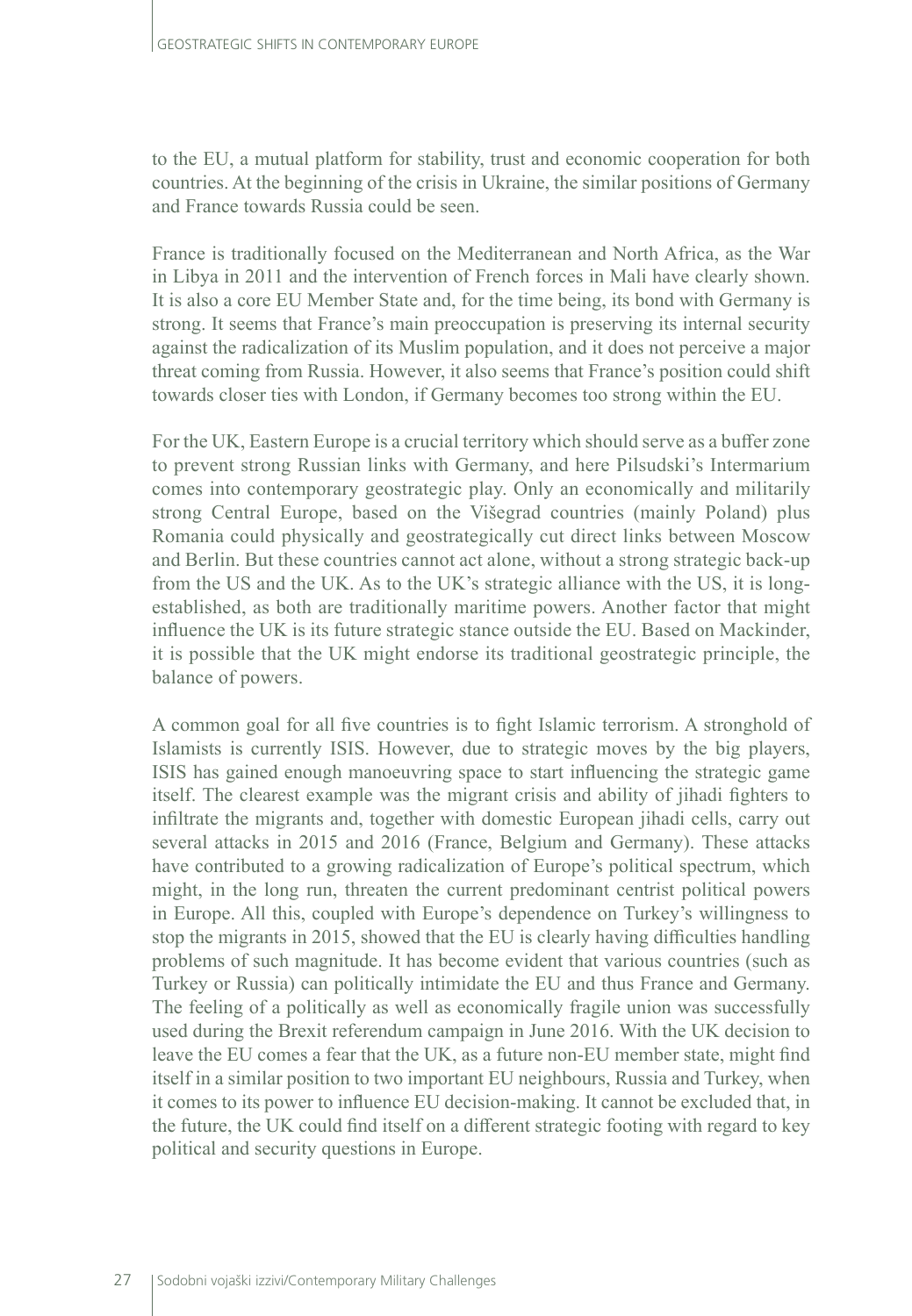This article has sought to show that the world we are living in has changed drastically since the end of the Cold War, and especially since the 2014 Crimea crisis. History has reminded us, time and again, that classical geopolitical dynamics repeat. Today we are living in times of an accelerated geopolitical transition from the post-Cold War unipolar system towards a new strategic architecture in the making. Based on this assumption, the author sees the following geostrategic vectors which are appearing in Europe. **Conclusion**

> The first is the US-UK or the "Atlantic" vector, with the two (maritime) powers in the lead, encompassing the Scandinavian and Central and Eastern European countries between the Baltic and the Back Seas, in particular the three Baltic States, Poland and Romania. The countries between the Baltic and Black Seas (and possibly the Adriatic Sea), also known as the Intermarium, serve as a counterbalance towards potential Russian expansion towards the West and, at the same time, as a geostrategic corridor towards the Black and Caspian Seas, areas of special US strategic interest. They also represent the new core of NATO and have raised their defence budgets, fearing a resurgent Russia. The countries of the Intermarium might be seen in the future as an autonomous power axis within Europe, but for the foreseeable future, the author sees them as a bastion of the "Atlantic" axis, whose key mission is exercising containment towards Russia as well as against Russian potential future links to Germany.

> The second vector is the "EU" vector, based on the France-Germany (continental) axis, which represents the core of the EU. Italy, and possibly the Benelux countries, could be associated with this vector, as they could serve as a regulator in a permanent process of searching for a fine balance between Paris and Berlin. Regardless of the rest of the EU member states, the fate of the EU depends solely on France and Germany and their willingness to retain and deepen the Union. Having said that, the EU will exist as long as French and German geopolitical interests coincide. One should not forget that those interests also depend on the geostrategic and geoeconomic environment, two interlinked variables whose dynamics are difficult to predict but will certainly shape the future strategic landscape of Europe.

> The third vector is the "Eurasian (continental) vector", based on the Russia-China axis, where Russia is geostrategically focused on the European and Middle East regions, and China on Asia, East-Asia and the Pacific regions. In Mackinder's and Spykman's language we could say that this vector represents the Heartland trying to penetrate the Rimland through various points, Europe, the Middle East (Turkey and Syria) and East-Asia and the Pacific (South China Sea), in order to obtain a hegemony over Eurasia and to challenge US supremacy on both shores of the two oceans.

> An additional fourth vector cannot be ruled out, that is, a combination of the EU and Eurasian vectors resulting in a "Trans-Eurasian" vector. In this case, the Franco-German axis would be extended to Russia and possibly even to China. This scenario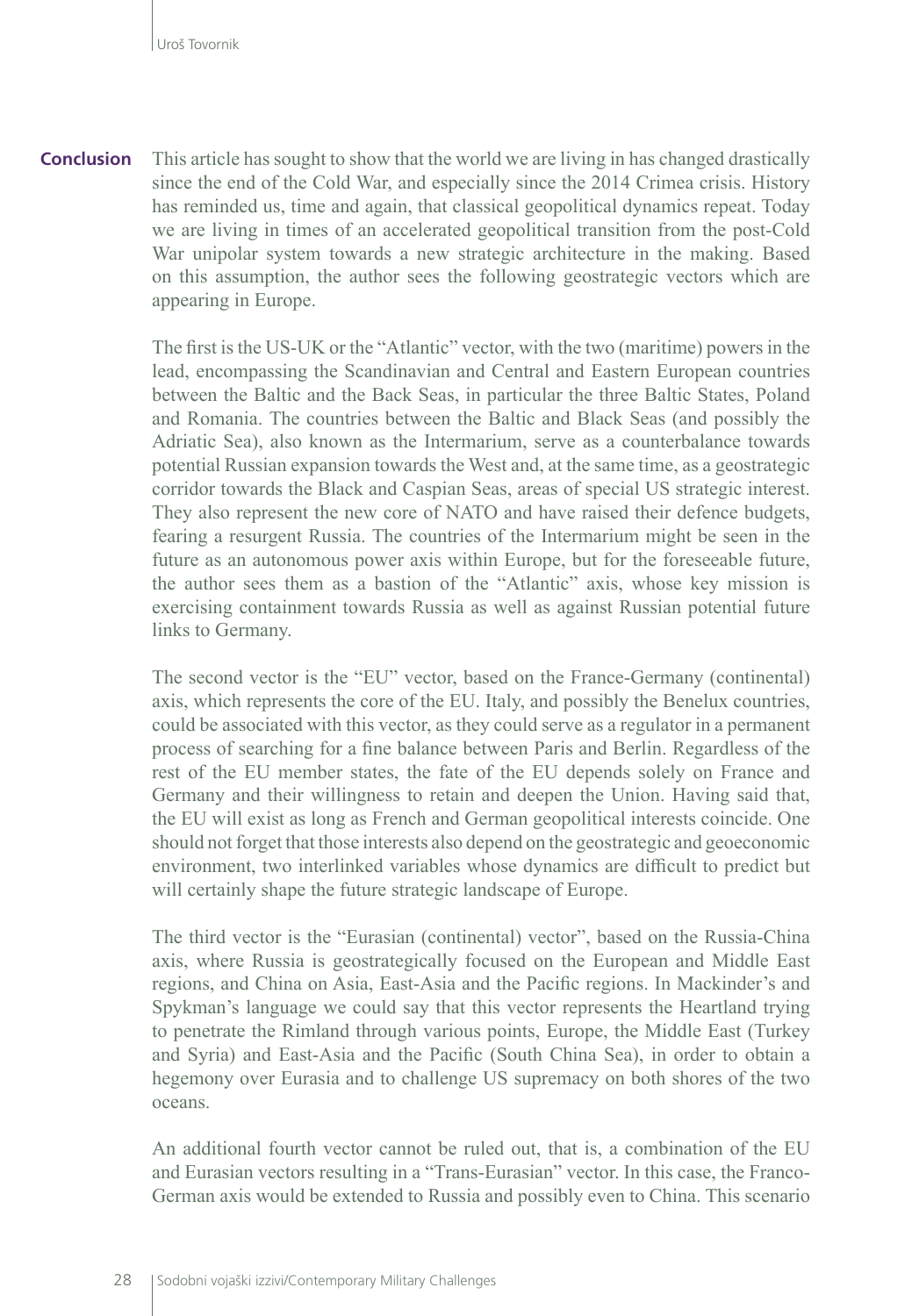of the united continental powers of Eurasia would, following Mackinder's theory, be a true existential threat to the UK as well as to the "Atlantic" vector, which the US and the UK would most probably try to prevent. The collision points between the "Trans-Eurasian" and "Atlantic" vectors would be the countries between the Baltic and Black Seas (the Intermarium region), most probably Poland and/or Romania.

A crucial strategic point, where the interests of all these vectors could collide, is the Middle East, including Turkey. The wider Middle East region, extended to Iran and the Central Asian countries, rich in natural gas and oil, represents a crucial territory which the "Atlantic" and the "Eurasian" oriented vectors will try to control. It is, therefore, a potential geostrategic collision point, and a direct security challenge for the EU and, hence, for France and Germany.

The EU has found itself today amid these strategic shifts, internally divided, and sensitive to external influences. Its core changed in 2016, from the Paris-Berlin-London triangle being reduced to the Paris-Berlin axis as a new core "EU" vector. The very existence of the EU and the "EU vector" might depend on this axis being preserved. This will depend, however, on what will be the economic and consequently the political balance within the axis itself. Should Germany become too powerful and France run into a financial and economic downturn, their mutual relations would be greatly challenged by a critical impact on the future of the common European integration project.

The direction of the strategic shifts presented in this article is still unclear; yet it is evident that the trend of a transition towards a new strategic architecture in Europe and in the World is underway. Peace and stability in Europe is no longer something we can take for granted. The next decade will be crucial for Europeans to show how much they have learned from past experience, as all kinds of conflicts from within and without will shape the future of the continent we are living in.

#### **Bibliography**

- *1. Baker, M., 2003. The US: Rumsfeld's 'Old' and 'New' Europe touches on an uneasy divide, Radio Free Europe, Retrieved from http://www.rferl.org/content/article/1102012. html, 15.07.2016*
- *2. Billard, H., 2013. Géopolitique de la France. Entre déclin et renaissance, Olivier Kempf, Ed. Technip, Diploweb.com, La revue Géopolitique, Retrieved from http://www.diploweb. com/Geopolitique-de-la-France-Entre.html, 21.08.2016*
- *3. Blank, S., J., 2015. Imperial Ambitions: Russia's Military Buildup, World Affairs, Retrieved from http://www.worldaffairsjournal.org/article/imperial-ambitionsrussia%E2%80%99s-military-buildup, 22.08.2016*
- *4. Consolidated versions of the Treaty on the European Union and the Treaty on the Functioning of the European Union, Official Journal of the European Union, (2010/C 83/01), Volume 53, 30.03.2010*
- *5. Črnčec, D., 2010. Slovenia in the geopolitical and geostrategic environment of the 21st century, Bilten Slovenske vojske, Ljubljana, 2010*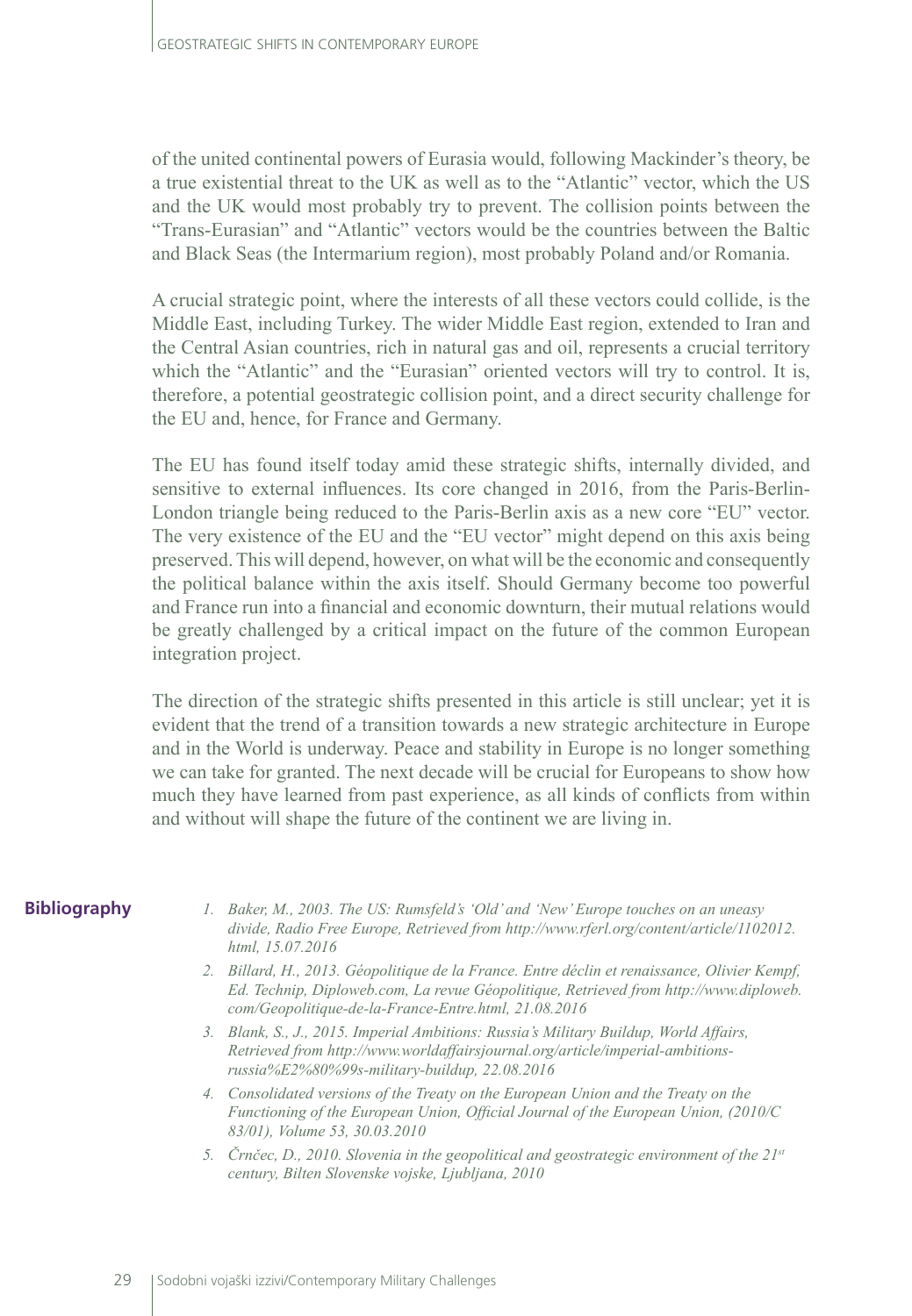- *6. Davidson, J., 2015. Five key takeaways from the new US National Military Strategy. Council on Foreign Relations, Retrieved from http://blogs.cfr.org/davidson/2015/07/07/ five-key-takeaways-from-the-new-u-s-national-military-strategy/, 10.07.2016*
- *7. Erdemir, A., Zilberman B., 2016. The Turkey-Russia reset, Erdoğan needed a friend after the failed coup, so he headed to Russia. Politico, Retrieved from [http://www.politico.eu/](http://www.politico.eu/article/the-turkey-russia-reset/) [article/the-turkey-russia-reset/,](http://www.politico.eu/article/the-turkey-russia-reset/) 11.08.2016*
- *8. Friedman, G., 2016. 10 maps that explain Russia's strategy, Business Insider, Retrieved from http://www.businessinsider.com/10-maps-that-explain-russias-strategy-2016- 1/#russia-is-almost-landlocked-1, 07.05.2017*
- *9. Friedman, G., 2012. Britain's Strategy, Stratfor, Retrieved from [https://www.stratfor.com/](https://www.stratfor.com/weekly/britains-strategy) [weekly/britains-strategy](https://www.stratfor.com/weekly/britains-strategy), 27.06.2016*
- *10. Friedman, G., 2015. Flashpoints: The Emerging Crisis in Europe, Doubleday, New York, (Kindle version), Retrieved from Amazon.com*
- *11. Friedman, G., 2016. How 2008 changed everything; the year is appearing to be a defining moment in history, Geopolitical Futures, Retrieved from https://geopoliticalfutures.com/ how-2008-changed-everything/, 05.07.2017*
- *12. Friedman, G., 2010. The State of the World: Germany's Strategy, Stratfor, Retrieved from https://www.stratfor.com/weekly/state-world-germanys-strategy, 26.06.2016*
- *13. Gauchon, P., 2012. Géopolitique de la France, Plaidoyer pour la puissance, Presses Universitaires de France, Paris, 2012*
- *14. Johnson, K., 2016. Germany wants bigger defence role in NATO and EU. Politico, Retrieved from http://www.politico.eu/article/germany-wants-bigger-defense-role-in-natoand-eu/, 11.07.2016*
- *15. Kaplan, R.D., 2013. The Revenge of Geography. Random House Trade Paperbacks, New York, 2013.*
- *16. Le Monde, 08.07.2016. Sommet de l'OTAN: la Russie n'est "pas un adversaire, pas une menace", selon Hollande, Le monde, Retrieved from http://www.lemonde.fr/europe/ article/2016/07/08/la-russie-n-est-pas-un-adversaire-pas-une-menace\_4966529\_3214. html, 10.07.2016*
- *17. Mackinder, H. J., 1904. The Geographical Pivot of History. The geographical Journal, Vol. 23, No. 4, 421-431, The Royal Geographical Society, London, 2004*
- *18. NATO, (2016). The North Atlantic Treaty Organization, Retrieved from www.nato.int, 25.07.2016*
- *19. NATO, (2014). Statement by the Secretary General on the INF Treaty, NATO, Retrieved from http://www.nato.int/cps/en/natolive/news\_111823.htm, 29.07.2016*
- *20. NATO, (2008). Bucharest Summit Declaration, NATO, Retrieved from http://www.nato.int/ cps/en/natolive/official\_texts\_8443.htm, 29.07 2016*
- *21. Parker, G., 1985. Western Geopolitical Thought in the Twentieth Century World, Croom Helm Ltd, Kindle edition, London & Sidney UK. Retrieved from Amazon.com*
- *22. Russian National Security Strategy (2015, December). Retrieved from http://www.ieee. es/Galerias/fichero/OtrasPublicaciones/Internacional/2016/Russian-National-Security-Strategy-31Dec2015.pdf, 19.05.2017*
- *23. [Spykman](https://www.amazon.com/s/ref=dp_byline_sr_book_1?ie=UTF8&field-author=Nicholas+John+Spykman&search-alias=books&text=Nicholas+John+Spykman&sort=relevancerank), J., N., 1944. The Geography of the Peace, Harcourt, Brace and Company, New York, 1944*
- *24. The Economist, 24.2.2016. A background guide to "Brexit" from the European Union, Retrieved from http://www.economist.com/blogs/graphicdetail/2016/02/graphics-britains-referendum-eu-membership, 22.08.2016*
- *25. The World Bank, 2017. Gross domestic product 2015, PPP. Retrieved from http://data. worldbank.org/data-catalog/GDP-PPP-based-table, 01.05.2017*